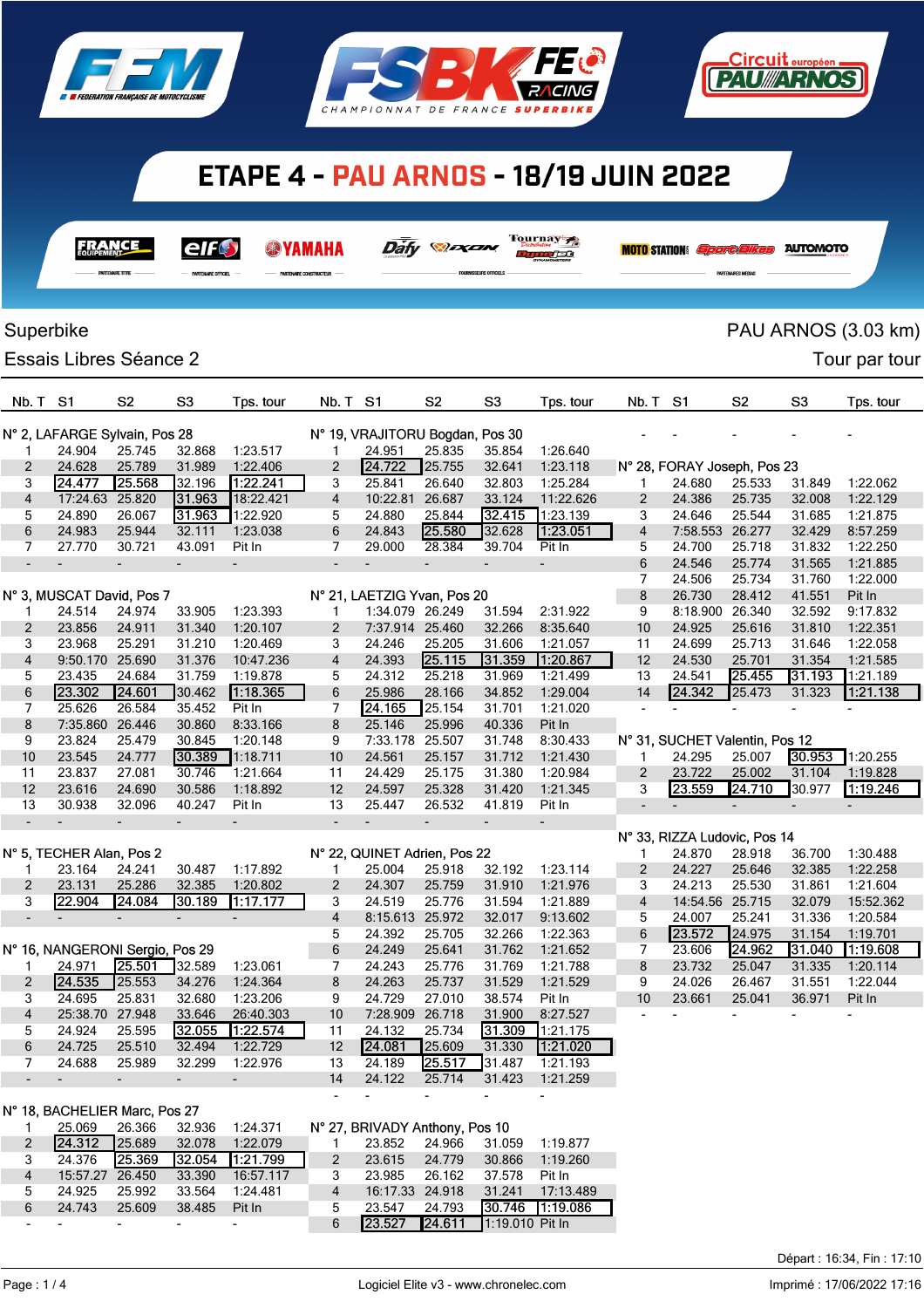

**FRANCE** 

elf

 $rac{1}{2}$ 

**@YAMAHA** 

**UNDER COMPTRIMITION** 





 $\overline{\text{Dafy}}$   $\otimes$   $\overline{\text{Dafy}}$   $\overline{\text{Dafy}}$ 

nundet

| Superbike                  |                                |                |                          |                          |                          |                                |                          |                |                          |                          |                               |                           |                | PAU ARNOS (3.03 km)      |
|----------------------------|--------------------------------|----------------|--------------------------|--------------------------|--------------------------|--------------------------------|--------------------------|----------------|--------------------------|--------------------------|-------------------------------|---------------------------|----------------|--------------------------|
|                            | <b>Essais Libres Séance 2</b>  |                |                          |                          |                          |                                |                          |                |                          |                          |                               |                           |                | Tour par tour            |
| Nb. T                      | S1                             | S <sub>2</sub> | S <sub>3</sub>           | Tps. tour                | Nb. T                    | S1                             | S <sub>2</sub>           | S <sub>3</sub> | Tps. tour                | Nb. T                    | S <sub>1</sub>                | S <sub>2</sub>            | S <sub>3</sub> | Tps. tour                |
| N° 34, TRUEB Kevin, Pos 25 |                                |                |                          | 8                        | 7:52.945 24.822          |                                | 31.542                   | 8:49.309       |                          |                          | N° 75, RENAUDIN Martin, Pos 5 |                           |                |                          |
| 1                          | 24.785                         | 25.616         | 32.098                   | 1:22.499                 | 9                        | 23.946                         | 24.599                   | 30.891         | 1:19.436                 | 1                        | 23.552                        | 24.781                    | 30.755         | 1:19.088                 |
| 2                          | 24.203                         | 25.123         | 32.101                   | 1:21.427                 | 10                       | 23.542                         | 24.547                   | 30.829         | 1:18.918                 | 2                        | 23.370                        | 24.820                    | 31.224         | 1:19.414                 |
| 3                          | 23.980                         | 25.848         | 31.691                   | 1:21.519                 | $\overline{\phantom{a}}$ |                                | $\overline{\phantom{a}}$ |                |                          | 3                        | 23.699                        | 25.213                    | 31.185         | 1:20.097                 |
| 4                          | 7:42.866                       | 26.505         | 32.602                   | 8:41.973                 |                          |                                |                          |                |                          | $\overline{\mathbf{4}}$  | 8:41.560                      | 28.711                    | 33.979         | 9:44.250                 |
| 5                          | 24.940                         | 25.889         | 31.649                   | 1:22.478                 |                          | N° 43, FONDARD Gillian, Pos 26 |                          |                |                          | 5                        | 23.380                        | 24.743                    | 30.697         | 1:18.820                 |
| 6                          | 24.603                         | 25.382         | 31.915                   | 1:21.900                 |                          | 24.997                         | 25.602                   | 32.145         | 1:22.744                 | 6                        | 23.373                        | 24.893                    | 30.683         | 1:18.949                 |
| 7                          | 24.250                         | 26.029         | 31.745                   | 1:22.024                 | 2                        | 24.312                         | 25.558                   | 31.574         | 1:21.444                 | 7                        | 26.884                        | 25.453                    | 37.424         | Pit In                   |
| 8                          | 24.494                         | 25.617         | 31.666                   | 1:21.777                 | 3                        | 24.536                         | 25.461                   | 31.766         | 1:21.763                 | 8                        | 5:39.766 25.138               |                           | 30.976         | 6:35.880                 |
| 9                          | 24.567                         | 26.047         | 38.187                   | Pit In                   | 4                        | 11:26.70 26.380                |                          | 32.460         | 12:25.545                | 9                        | 23.474                        | 24.691                    | 30.494         | 1:18.659                 |
| 10                         | 8:12.103 26.939                |                | 32.225                   | 9:11.267                 | 5                        | 24.463                         | 25.583                   | 31.952         | 1:21.998                 | 10                       | 23.400                        | 25.174                    | 36.270         | Pit In                   |
| 11                         | 24.892                         | 25.711         | 31.794                   | 1:22.397                 | 6                        | 24.568                         | 25.781                   | 31.869         | 1:22.218                 | 11                       | 3:30.587                      | 25.332                    | 30.852         | 4:26.771                 |
| 12                         | 24.918                         | 28.035         | 31.970                   | 1:24.923                 | 7                        | 24.498                         | 25.462                   | 44.438         | Pit In                   | 12                       | 23.299                        | 24.422                    | 30.407         | 1:18.128                 |
| 13                         | 24.361                         | 25.488         | 31.692                   | 1:21.541                 | 8                        | 47.150                         | 26.005                   | 32.030         | 1:45.185                 | 13                       | 23.328                        | 24.441                    | 30.293         | 1:18.062                 |
| 14                         | 24.702                         | 25.513         | 31.626                   | 1:21.841                 | 9                        | 29.737                         | 28.091                   | 36.525         | 1:34.353                 | $\overline{a}$           | $\overline{a}$                |                           |                |                          |
| 15                         | 24.414                         | 25.736         | 32.231                   | 1:22.381                 | 10                       | 24.937                         | 25.719                   | 31.762         | 1:22.418                 |                          |                               |                           |                |                          |
|                            |                                |                | $\overline{a}$           | $\overline{\phantom{a}}$ | 11                       | 24.599                         | 25.632                   | 42.556         | Pit In                   |                          |                               | N° 78, FORAY Kenny, Pos 3 |                |                          |
|                            |                                |                |                          |                          | $\overline{\phantom{a}}$ |                                | $\overline{\phantom{0}}$ |                |                          | 1                        | 23.551                        | 24.761                    | 30.410         | 1:18.722                 |
|                            | N° 35, LAMIRE Alexis, Pos 24   |                |                          |                          |                          |                                |                          |                |                          | 2                        | 23.434                        | 24.800                    | 30.476         | 1:18.710                 |
| 1                          | 24.897                         | 26.017         | 32.261                   | 1:23.175                 |                          | N° 63, CHALLAMEL Leo, Pos 15   |                          |                |                          | 3                        | 23.158                        | 24.488                    | 30.298         | 117.944                  |
| 2                          | 24.455                         | 25.842         | 31.851                   | 1:22.148                 | 1                        | 24.157                         | 25.215                   | 31.886         | 1:21.258                 | 4                        | 23.266                        | 24.556                    | 30.788         | 1:18.610                 |
| 3                          | 24.398                         | 25.555         | 32.220                   | 1:22.173                 | $\overline{2}$           | 23.938                         | 25.160                   | 31.504         | 1:20.602                 | 5                        | 8:54.265                      | 25.597                    | 31.003         | 9:50.865                 |
| 4                          | 13:57.79 26.756                |                | 33.386                   | 14:57.936                | 3                        | 23.934                         | 25.036                   | 31.603         | 1:20.573                 | 6                        | 23.234                        | 24.492                    | 32.480         | 1:20.206                 |
| 5                          | 24.521                         | 25.750         | 32.228                   | 1:22.499                 | 4                        | 8:07.589 25.695                |                          | 31.697         | 9:04.981                 | 7                        | 23.241                        | 24.615                    | 34.302         | Pit In                   |
| 6                          | 24.989                         | 25.898         | 31.877                   | 1:22.764                 | 5                        | 24.047                         | 24.998                   | 31.208         | 1:20.253                 | 8                        | 8:59.824 26.318               |                           | 31.055         | 9:57.197                 |
| 7                          | 24.117                         | 25.490         | 31.994                   | 1:21.601                 | 6                        | 23.635                         | 24.899                   | 31.142         | 1:19.676                 | 9                        | 23.791                        | 25.363                    | 30.713         | 1:19.867                 |
| 8                          | 24.307                         | 25.628         | 31.783                   | 1:21.718                 | 7                        | 23.850                         | 25.012                   | 31.375         | 1:20.237                 | 10                       | 23.656                        | 24.791                    | 30.532         | 1:18.979                 |
| 9                          | 24.294                         | 25.413         | 31.614                   | 1:21.321                 | 8                        | 23.991                         | 25.199                   | 36.235         | Pit In                   | 11                       | 23.843                        | 26.853                    | 30.978         | 1:21.674                 |
| 10                         | 26.071                         | 26.830         | 40.080                   | Pit In                   | 9                        | 5:48.114                       | 25.627                   | 33.274         | 6:47.015                 | 12                       | 23.395                        | 24.740                    | 38.077         | Pit In                   |
|                            |                                |                |                          |                          | 10                       | 24.270                         | 25.307                   | 31.718         | 1:21.295                 |                          |                               |                           |                |                          |
|                            |                                |                |                          |                          | 11                       | 24.224                         | 25.528                   | 33.011         | 1:22.763                 |                          |                               |                           |                |                          |
|                            | N° 38, LEBLANC Gregory, Pos 16 |                |                          |                          | 12                       | 27.033                         | 26.614                   | 39.826         | Pit In                   |                          | N° 89, MAURIN Axel, Pos 6     |                           |                |                          |
| 1                          | 23.943                         | 25.191         | 31.600                   | 1:20.734                 |                          |                                |                          |                |                          | 1                        | 23.672                        | 24.657                    | 30.891         | 1:19.220                 |
| $\overline{2}$             | 23.788                         | 24.872         | 31.515                   | 1:20.175                 |                          |                                |                          |                |                          | 2                        | 23.540                        | 24.640                    | 31.490         | 1:19.670                 |
| 3                          | 23.873                         | 25.090         | 31.451                   | 1:20.414                 |                          | N° 72, CORTOT Charles, Pos 13  |                          |                |                          | 3                        | 23.369                        | 24.552                    | 30.366         | 1:18.287                 |
| 4                          | 16:59.41 25.600                |                | 31.187                   | 17:56.205                | 1                        | 24.083                         | 25.701                   | 31.819         | 1:21.603                 | $\overline{4}$           | 23.231                        | 24.504                    | 30.352         | 1:18.087                 |
| 5                          | 23.843                         | 25.016         | 31.168                   | 1:20.027                 | $\overline{c}$           | 23.965                         | 25.528                   | 31.332         | 1:20.825                 | 5                        | 11:19.42 25.204               |                           | 31.202         | 12:15.828                |
| 6                          | 23.689                         | 24.805         | 31.329                   | 1:19.823                 | 3                        | 23.717                         | 25.376                   | 31.255         | 1:20.348                 | 6                        | 23.939                        | 24.744                    | 30.800         | 1:19.483                 |
| 7                          | 23.657                         | 24.809         | 37.704                   | 1:26.170                 | 4                        | 6:24.334 25.733                |                          | 31.474         | 7:21.541                 | 7                        | 23.781                        | 24.749                    | 32.350         | 1:20.880                 |
| 8                          | 24.276                         | 25.923         | 37.589                   | Pit In                   | 5                        | 23.794                         | 25.169                   | 30.949         | 1:19.912                 | 8                        | 23.629                        | 24.720                    | 30.650         | 1:18.999                 |
|                            | $\overline{\phantom{a}}$       |                | $\overline{\phantom{a}}$ | $\overline{\phantom{a}}$ | 6                        | 23.661                         | 24.828                   | 30.871         | 1:19.360                 | 9                        | 23.605                        | 24.530                    | 34.733         | Pit In                   |
|                            |                                |                |                          |                          | 7                        | 23.628                         | 24.942                   | 31.030         | 1:19.600                 | 10                       | 9:43.072 24.936               |                           | 30.768         | 10:38.776                |
|                            | N° 41, GINES Mathieu, Pos 9    |                |                          |                          | 8                        | 23.827                         | 25.235                   | 31.189         | 1:20.251                 | 11                       | 23.565                        | 24.660                    | 30.810         | 1:19.035                 |
| 1.                         | 23.678                         | 25.008         | 31.192                   | 1:19.878                 | 9                        | 23.775                         | 24.902                   | 31.039         | 1:19.716                 | $\overline{\phantom{a}}$ | $\blacksquare$                | $\sim$                    | $\blacksquare$ | $\overline{\phantom{a}}$ |
| $\overline{2}$             | 23.434                         | 24.602         | 30.833                   | 1:18.869                 | 10                       | 23.881                         | 25.460                   | 36.895         | Pit In                   |                          |                               |                           |                |                          |
| 3                          | 27.651                         | 26.321         | 30.969                   | 1:24.941                 | 11                       | 10:52.38 25.562                |                          | 31.264         | 11:49.209                |                          |                               |                           |                |                          |
| 4                          | 13:57.43 24.694                |                | 31.115                   | 14:53.244                | 12                       | 24.185                         | 25.366                   | 31.239         | 1:20.790                 |                          |                               |                           |                |                          |
| 5                          | 23.532                         | 24.637         | 30.843                   | 1:19.012                 | 13                       | 23.946                         | 25.329                   | 36.604         | Pit In                   |                          |                               |                           |                |                          |
| 6                          | 23.363                         | 24.585         | 30.922                   | 1:18.870                 | $\blacksquare$           | $\overline{\phantom{a}}$       | $\overline{\phantom{a}}$ | $\blacksquare$ | $\overline{\phantom{a}}$ |                          |                               |                           |                |                          |
| 7                          | 27.033                         | 27.713         | 36.738                   | Pit In                   |                          |                                |                          |                |                          |                          |                               |                           |                |                          |

## Page : 2 / 4

<u> Eircuit européen</u> **FAU ARNOS** 

**MOTO STATION:** *Sport Elkes* AUTOMOTO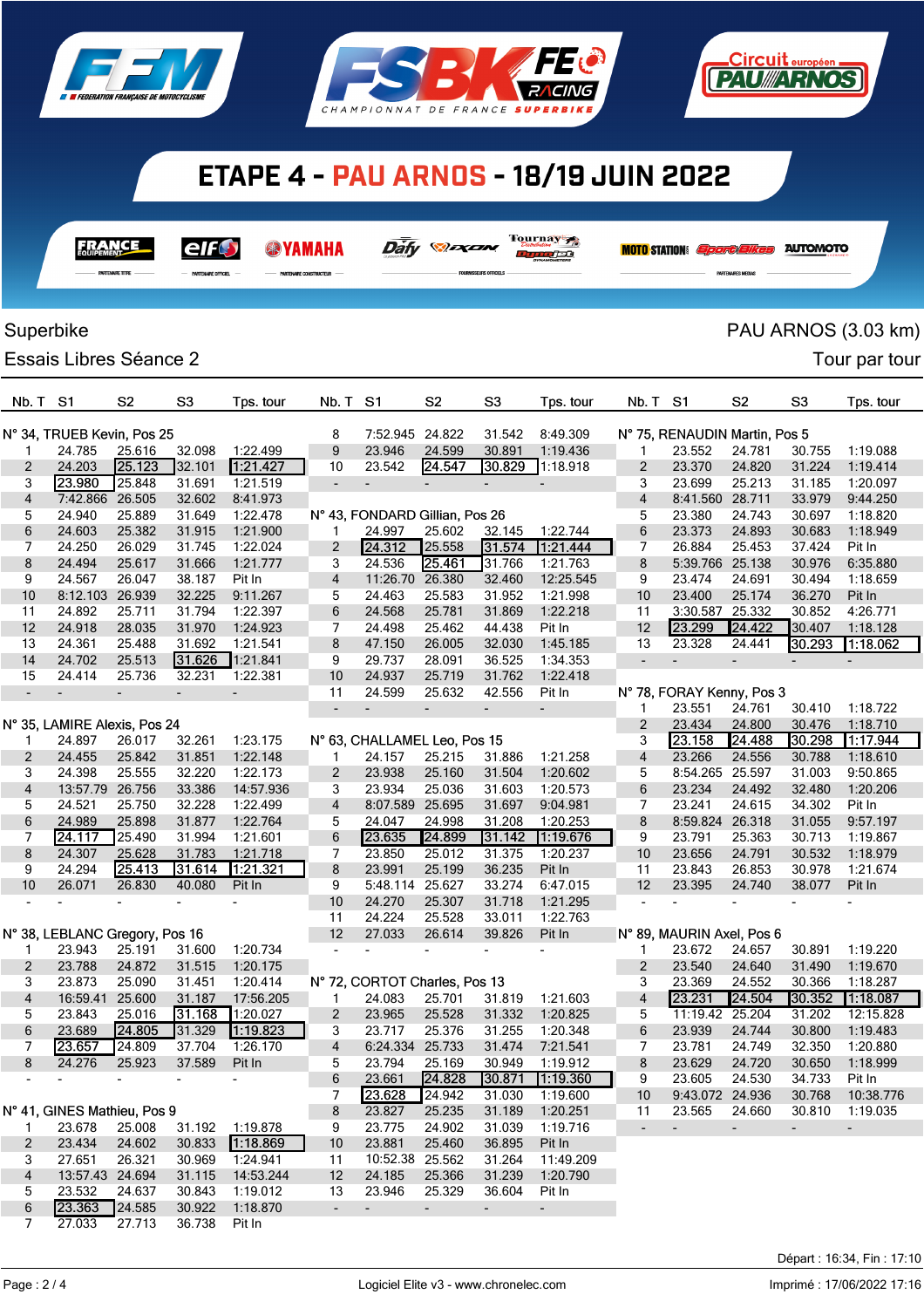





| - |
|---|

**@YAMAHA** 

Tournay Dafy **Dan** 

<u>num jat</u>

**MOTO** STATION *Sport Bikes* AUTOMOTO

<u>Circuit européen</u> **PAU//ARNOS** 

## Superbike PAU ARNOS (3.03 km)

Essais Libres Séance 2 **Tour particle 1** Tour partour

| Nb. T S1                                                                   |                                | S <sub>2</sub>           | S <sub>3</sub>           | Tps. tour                |                          | Nb. T S1                 |                 | S <sub>2</sub>                 | S <sub>3</sub>                    | Tps. tour                | Nb. T S1 |                 | S <sub>2</sub>           | S <sub>3</sub> | Tps. tour                |
|----------------------------------------------------------------------------|--------------------------------|--------------------------|--------------------------|--------------------------|--------------------------|--------------------------|-----------------|--------------------------------|-----------------------------------|--------------------------|----------|-----------------|--------------------------|----------------|--------------------------|
| 30.266<br>N° 95, AGOGUE Alan, Pos 18<br>23.527<br>24.322<br>1:18.115<br>10 |                                |                          |                          |                          |                          |                          |                 |                                |                                   |                          | 3        | 24.189          | 25.137                   | 31.604         | 1.20.930                 |
| $\mathbf{1}$                                                               | 24.388                         | 25.596                   | 32.065                   | 1:22.049                 | 11                       |                          | 23.236          | 24.449                         | 30.319                            | 1:18.004                 | 4        | 9:32.471 25.700 |                          | 31.993         | 10:30.164                |
| 2                                                                          | 24.467                         | 25.494                   | 32.011                   | 1:21.972                 | $\blacksquare$           |                          |                 | $\overline{\phantom{a}}$       | $\overline{\phantom{a}}$          | $\overline{\phantom{a}}$ | 5        | 24.437          | 25.297                   | 31.574         | 1:21.308                 |
| 3                                                                          | 24.066                         | 25.405                   | 31.867                   | 1:21.338                 |                          |                          |                 |                                |                                   |                          | 6        | 24.308          | 25.300                   | 31.656         | 1:21.264                 |
| 4                                                                          | 8:18.146 26.718                |                          | 32.602                   | 9:17.466                 |                          |                          |                 |                                | N° 117, GRANZOTTO Clement, Pos 11 |                          | 7        | 24.285          | 25.307                   | 31.479         | 1:21.071                 |
| 5                                                                          | 24.143                         | 25.362                   | 31.736                   | 1:21.241                 | 1                        |                          | 24.473          | 25.501                         | 32.103                            | 1:22.077                 | 8        | 25.463          | 26.532                   | 38.756         | Pit In                   |
| 6                                                                          | 23.889                         | 25.134                   | 31.633                   | 1:20.656                 | $\overline{c}$           |                          | 24.021          | 25.059                         | 31.642                            | 1:20.722                 | 9        | 11:55.25 25.307 |                          | 31.454         | 12:52.018                |
| 7                                                                          | 24.013                         | 25.171                   | 31.500                   | 1:20.684                 | 3                        |                          | 24.428          | 25.450                         | 31.560                            | 1:21.438                 | 10       | 24.383          | 25.339                   | 31.279         | 1:21.001                 |
| 8                                                                          | 24.023                         | 24.973                   | 31.523                   | 1:20.519                 | 4                        |                          | 8:32.654 25.369 |                                | 31.328                            | 9:29.351                 |          | $\blacksquare$  | $\overline{\phantom{a}}$ | $\blacksquare$ | $\overline{\phantom{a}}$ |
| 9                                                                          | 25.728                         | 26.814                   | 39.342                   | Pit In                   | 5                        |                          | 23.872          | 25.064                         | 31.372                            | 1:20.308                 |          |                 |                          |                |                          |
| $10$                                                                       | 9:28.548 26.207                |                          | 32.103                   | 10:26.858                | 6                        |                          | 23.552          | 24.990                         | 30.899                            | 7:19.441                 |          |                 |                          |                |                          |
| 11                                                                         | 24.193                         | 25.210                   | 31.661                   | 1:21.064                 | 7                        |                          | 28.716          | 26.011                         | 31.448                            | 1:26.175                 |          |                 |                          |                |                          |
| 12                                                                         | 24.079                         | 26.211                   | 32.770                   | 1:23.060                 | 8                        |                          | 23.578          | 24.713                         | 30.949                            | 1:19.240                 |          |                 |                          |                |                          |
|                                                                            |                                | L,                       | $\overline{\phantom{a}}$ |                          | 9                        |                          | 24.444          | 27.789                         | 40.051                            | Pit In                   |          |                 |                          |                |                          |
|                                                                            |                                |                          |                          |                          |                          |                          |                 | $\overline{\phantom{a}}$       | $\blacksquare$                    | ÷,                       |          |                 |                          |                |                          |
| N° 98, BERCOT Tom, Pos 8                                                   |                                |                          |                          |                          |                          |                          |                 |                                |                                   |                          |          |                 |                          |                |                          |
| $\mathbf 1$                                                                | 23.493                         | 24.860                   | 31.420                   | 1:19.773                 |                          |                          |                 |                                | N° 127, HERTZBERG Maxime, Pos 17  |                          |          |                 |                          |                |                          |
| $\overline{c}$                                                             | 23.104                         | 24.687                   | 31.347                   | 1:19.138                 | 1.                       |                          | 24.165          | 25.314                         | 31.765                            | 1:21.244                 |          |                 |                          |                |                          |
| 3                                                                          | 23.175                         | 24.475                   | 30.813                   | 1:18.463                 | $\overline{2}$           |                          | 23.577          | 25.138                         | 31.725                            | 1:20.440                 |          |                 |                          |                |                          |
| 4                                                                          | 10:36.65 25.456                |                          | 32.374                   | 11:34.485                | 3                        |                          | 24.015          | 25.166                         | 31.504                            | 1:20.685                 |          |                 |                          |                |                          |
| 5                                                                          | 23.625                         | 24.989                   | 32.167                   | 1:20.781                 | 4                        |                          | 11:18.25 28.409 |                                | 36.410                            | 12:23.073                |          |                 |                          |                |                          |
| 6                                                                          | 23.651                         | 25.349                   | 38.768                   | Pit In                   | 5                        |                          | 25.232          | 25.235                         | 32.555                            | 1:23.022                 |          |                 |                          |                |                          |
| 7                                                                          | 15:00.71 25.758                |                          | 31.668                   | 15:58.144                | 6                        |                          | 23.901          | 25.324                         | 34.741                            | 1:23.966                 |          |                 |                          |                |                          |
| 8                                                                          | 23.430                         | 24.764                   | 30.996                   | 1:19.190                 | 7                        |                          | 23.753          | 25.526                         | 32.163                            | 1:21.442                 |          |                 |                          |                |                          |
| $\blacksquare$                                                             |                                | $\overline{\phantom{0}}$ | $\overline{\phantom{a}}$ |                          | 8                        |                          | 23.887          | 25.682                         | 37.615                            | Pit In                   |          |                 |                          |                |                          |
|                                                                            |                                |                          |                          |                          | 9                        |                          | 42.998          | 25.447                         | 31.860                            | 1:40.305                 |          |                 |                          |                |                          |
|                                                                            | N° 99, DAUZATS Florian, Pos 19 |                          |                          |                          | 10                       |                          | 23.777          | 25.386                         | 31.761                            | 1:20.924                 |          |                 |                          |                |                          |
| $\mathbf{1}$                                                               | 23.878                         | 25.064                   | 31.818                   | 1:20.760                 | 11                       |                          | 23.863          | 25.288                         | 31.844                            | 1:20.995                 |          |                 |                          |                |                          |
| 2                                                                          | 24.033<br>11:48.70 25.433      | 25.383                   | 32.432                   | 1:21.848                 | 12                       |                          | 23.698          | 25.358                         | 35.283                            | 1:24.339                 |          |                 |                          |                |                          |
| 3                                                                          |                                |                          | 32.068<br>31.627         | 12:46.206                | 13                       |                          | 26.510          | 27.667                         | 37.692                            | Pit In                   |          |                 |                          |                |                          |
| $\overline{\mathbf{4}}$                                                    | 24.205                         | 25.223                   |                          | 1:21.055                 | $\blacksquare$           | $\overline{\phantom{a}}$ |                 | $\blacksquare$                 | $\overline{\phantom{a}}$          | $\overline{\phantom{0}}$ |          |                 |                          |                |                          |
| 5<br>6                                                                     | 24.011<br>23.978               | 24.994<br>24.833         | 32.080<br>31.731         | 1:21.085<br>1:20.542     |                          |                          |                 | N° 153, DEBISE Valentin, Pos 1 |                                   |                          |          |                 |                          |                |                          |
| 7                                                                          | 23.954                         | 24.974                   | 31.702                   | 1:20.630                 | $\mathbf{1}$             |                          | 23.375          | 24.349                         | 30.407                            | 1:18.131                 |          |                 |                          |                |                          |
| 8                                                                          | 23.960                         | 25.162                   | 31.789                   | 1:20.911                 | $\overline{2}$           |                          | 6:51.424 24.758 |                                | 30.366                            | 7:46.548                 |          |                 |                          |                |                          |
| 9                                                                          | 24.127                         | 25.051                   | 32.036                   | 1:21.214                 | 3                        |                          | 22.960          | 24.579                         | 30.118                            | 1:17.657                 |          |                 |                          |                |                          |
| 10                                                                         | 24.222                         | 25.067                   | 31.777                   | 1:21.066                 | $\overline{4}$           |                          | 23.093          | 24.019                         | 30.187                            | 1:17.299                 |          |                 |                          |                |                          |
| 11                                                                         | 24.161                         | 25.660                   | 42.795                   | Pit In                   | 5                        |                          | 22.993          | 24.149                         | 36.203                            | Pit In                   |          |                 |                          |                |                          |
| $\overline{\phantom{a}}$                                                   | $\overline{\phantom{a}}$       | $\overline{\phantom{a}}$ | ٠                        | $\overline{\phantom{a}}$ | 6                        |                          | 9:54.986 25.184 |                                | 30.376                            | 10:50.546                |          |                 |                          |                |                          |
|                                                                            |                                |                          |                          |                          | 7                        |                          | 23.031          | 24.000                         | 30.000                            | 1:17.031                 |          |                 |                          |                |                          |
|                                                                            | N° 108, BAU Maximilien, Pos 4  |                          |                          |                          | 8                        |                          | 23.498          | 24.280                         | 29.991                            | 1:17.769                 |          |                 |                          |                |                          |
| 1                                                                          | 23.794                         | 24.747                   | 31.103                   | 1:19.644                 | 9                        |                          | 23.020          | 24.249                         | 29.992                            | 1:17.261                 |          |                 |                          |                |                          |
| 2                                                                          | 23.262                         | 25.044                   | 31.255                   | 1:19.561                 | 10                       |                          | 23.010          | 24.199                         | 29.976                            | 1:17.185                 |          |                 |                          |                |                          |
| 3                                                                          | 23.696                         | 24.499                   | 41.337                   | 1:29.532                 | 11                       |                          | 23.058          | 24.038                         | 30.270                            | 1:17.366                 |          |                 |                          |                |                          |
| 4                                                                          | 7:08.659 25.885                |                          | 31.515                   | 8:06.059                 | 12                       |                          | 23.109          | 24.219                         |                                   | 29.803 1:17.131          |          |                 |                          |                |                          |
| 5                                                                          | 23.528                         | 24.557                   | 30.786                   | 1:18.871                 | $\overline{\phantom{a}}$ |                          |                 | $\sim$                         |                                   |                          |          |                 |                          |                |                          |
| 6                                                                          | 23.288                         | 24.297                   | 30.649                   | 1:18.234                 |                          |                          |                 |                                |                                   |                          |          |                 |                          |                |                          |
| 7                                                                          | 24.017                         | 26.612                   | 34.673                   | 1:25.302                 |                          |                          |                 |                                | N° 193, MONTICELLI Romain, Pos 21 |                          |          |                 |                          |                |                          |
| 8                                                                          | 23.574                         | 24.513                   | 35.464                   | Pit In                   | $\mathbf{1}$             |                          | 24.381          | 25.537                         |                                   | 32.133 1:22.051          |          |                 |                          |                |                          |
| 9                                                                          | 12:42.48 25.273                |                          | 31.523                   | 13:39.276                | $\overline{2}$           |                          | 24.281          | 25.288                         |                                   | 31.533 1:21.102          |          |                 |                          |                |                          |